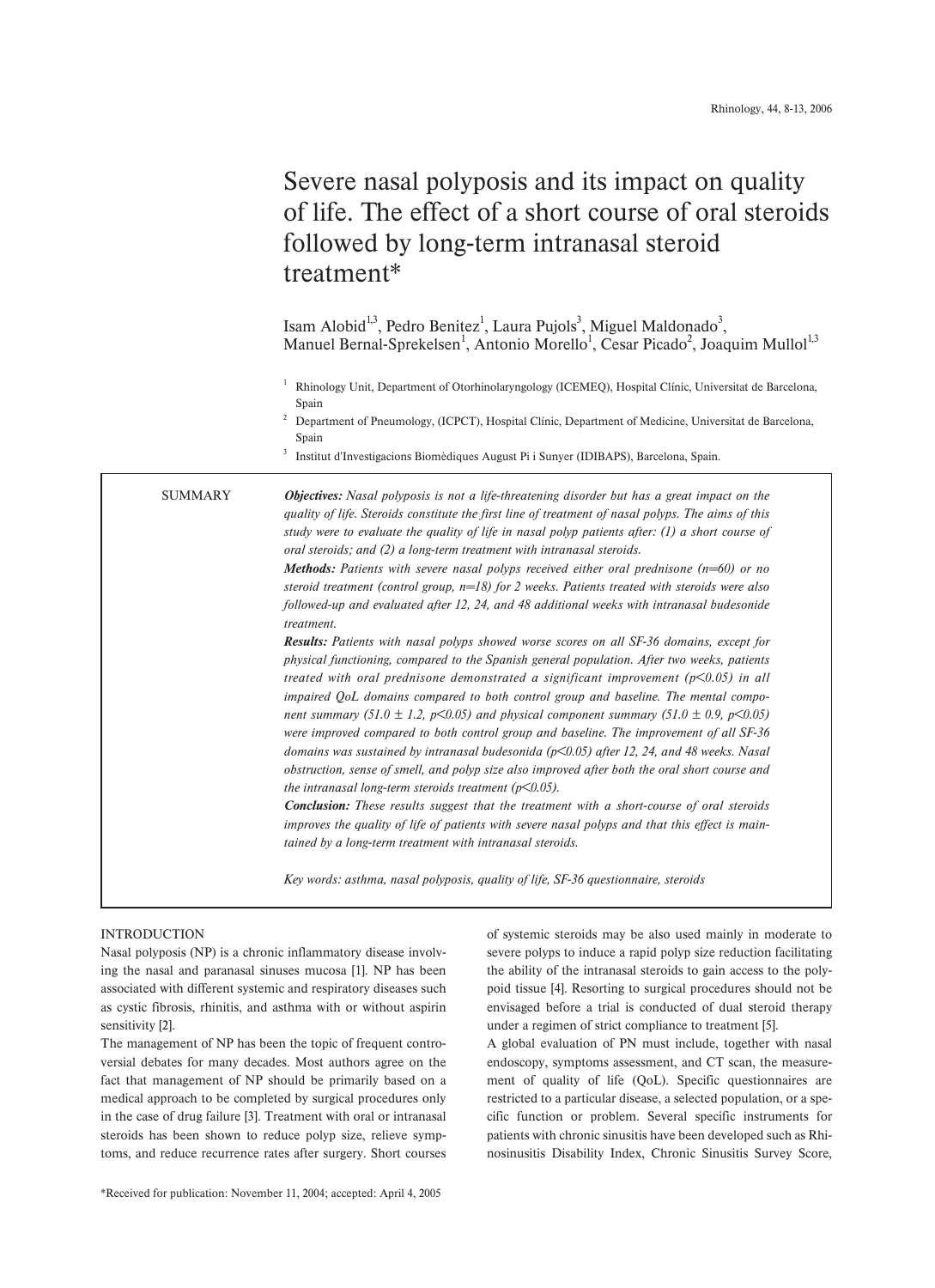Table 1. Characteristics of patients with nasal polyposis.

|                                   |    | Group A      |              |    | Group B      |              |
|-----------------------------------|----|--------------|--------------|----|--------------|--------------|
|                                   | N  | Age $(yr)$   | Gender (M/F) | N  | Age $(yr)$   | Gender (M/F) |
| All patients with nasal polyposis | 60 | $50 \pm 1.8$ | 39/21        | 18 | $49 \pm 3.4$ | 12/6         |
| Nasal polyposis without asthma    | ∠  | $53 \pm 3.4$ | 14/7         |    | $48 \pm 7.2$ | 4/1          |
| Nasal polyposis with asthma:      | 39 | $49 \pm 2.2$ | 25/14        | 13 | $52 \pm 3.9$ | 8/5          |
| - aspirin-tolerant                | 22 | $49 \pm 3.2$ | 15/7         |    | $52 \pm 6.0$ | 5/3          |
| - aspirin-sensitive               |    | $48 \pm 2.9$ | 10/7         |    | $51 \pm 4.6$ | 3/2          |

Group A, patients with nasal polyps treated with a short course of oral prednisone followed by long-term intranasal budesonide. Group B, patients receiving no oral or intranasal steroids (control group). M/F, male/female.

and SinoNasal Outcome Test-16. Generic questionnaires are applicable to all health conditions and they allow comparing QoL in different diseases as well as healthy and diseased subjects. The Medical Outcome Study Short Form-36 (SF-36) is the most widely used generic instrument [6]. The Spanish version of the SF-36 has been previously used to measure QoL, showing a good reproducibility and validity [7,8].

The two main aims of this study were: (1) to evaluate the QoL outcome after a short course of oral steroids compared to a nontreated control group; and (2) to assess the long-term effect of intranasal steroids on QoL.

## METHODS

#### *Study population*

Seventy-eight patients with nasal polyps were included in this prospective study from February 1999 to July 2003. Sixty patients were included in the study group (group A) and 18 in the control group (group B) (Table 1). The mean age was  $50 \pm$ 1.6 years (ranging from 22 to 84 years), and 27 patients (35%) were female. There were no differences between group A and group B. All patients had severe NP (main score of 2.7 in the Lildholdt classification [9]) and were examined by the same otorhinolaryngologist at the Department of Otolaryngology, Hospital Clinic of Barcelona. Approval for this study was obtained from the Ethic's Committee of our institution and a signed informed consent was obtained from all patients.

#### *Inclusion and exclusion criteria*

The diagnosis of NP was based on the following criteria: 1) the visualization of bilateral polyps under nasal endoscopic examination, and 2) the bilateral opacification of paranasal sinuses and nasal cavities on computed tomography (CT) scans. Asthmatic patients were evaluated by the same pneumologist of our institution and the diagnosis of aspirin intolerance was made on the basis of a clear-cut history of asthma attacks precipitated by non-steroidal antiinflammatory drugs (NSAIDs). Aspirin sensitivity was tested by nasal challenge with lysine acetylsalicylic acid (L-ASA, 25 mg) only in those asthmatic patients with unknown or doubtful diagnostic [10]. Asthmatic patients did not modify their treatment during the study. Patients with antrochoanal polyps and cystic fibrosis were excluded from the study. Patients with contraindication to steroids were also excluded.

#### *Study design*

After a 4-week washout period of both oral and intranasal steroids (week 0), 60 patients received oral prednisone (group A: 30 mg daily for 4 days, followed by a two-days reduction of 5 mg), while 18 patients of control group (group B) received no steroid treatment during 2 weeks (w2) (Figure 1). One fourth of all patients (20) were randomized to control group but 2 patients were dropped-out of the study due to loss of follow-ups. Only 2 patients (2.6%) with NP were in treatment with oral steroids and 17 patients (21.8%) in irregular treatment with intranasal steroids. However, in the majority of experimental and trail studies investigating NP is considered sufficient a 4 weeks of washout for both oral and intranasal steroids. Three other follow-up evaluations were performed for group A at 12 (w12), 24 (w24), and 48 (w48) weeks after intranasal budesonide (400 µg/twice a day). Nasal obstruction, loss of sense of smell, polyp size, and QoL were all scored at w0, w2, w12, w24, and w48. Patients of group B were only evaluated at w0 and w2. Because of the concern of the ethics committee on keeping patients more than 6 weeks without known effective treatment, patients of the control group were not further evaluated. At w0, a total of 12 patients had a previous nasosinusal surgery but there were no differences on QoL between operated and non operated patients.

# *Quality of life (SF-36) assessment*

The SF-36 questionnaire consists of 36 self-administered ques-



Figure 1. Study algorithm. Group A, patients with nasal polyps treated with a short course of oral prednisone followed by long-term intranasal budesonide. Group B, patients receiving no oral or intranasal steroids (control group).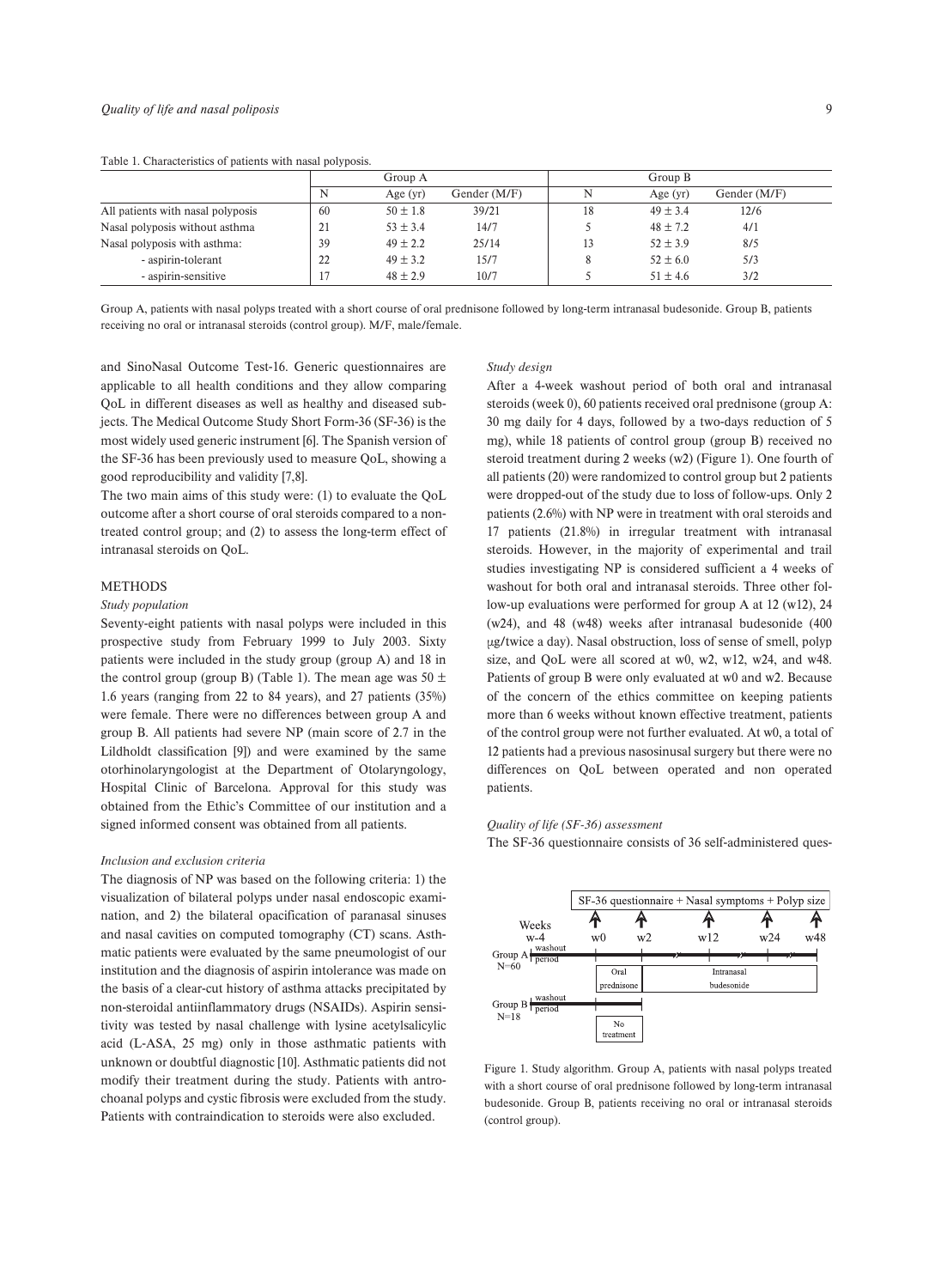tions that cover eight health domains: physical functioning, role physical, bodily pain, and general health, vitality, role emotional, social functioning, and mental health. Scale scores range from 0 to 100 and higher scores indicate better QoL. In addition, the physical component summary (PCS) and the mental component summary (MCS) scores were calculated.

### *Nasal symptom scores*

Nasal obstruction and loss of the sense of smell were recorded. The severity of these symptoms was assessed and scored as follows: 0, no symptom; 1, mild but not troublesome symptom; 2, moderate symptom somewhat troublesome but not enough to interfere with daily activity or sleep; and 3, severe and troublesome symptom that interferes with daily activity or sleep.

## *Polyp size score*

Using endoscopy, polyp size was scored from 0 to 3 for each nasal cavity (Lildholdt classification [9]): 0, no polyps; 1, mild polyposis (small polyps not reaching the upper edge of the inferior turbinate); 2, moderate polyposis (polyps between the upper and lower edges of the inferior turbinate); 3, severe polyposis (large polyps reaching the lower edge of the inferior turbinate).

## *Statistical Analysis*

Data analysis was performed with the statistical package SPSS 10.0 for Windows (SPSS Inc, Chicago, Ill). The data are presented as mean  $\pm$  SEM (standard error of the mean). A p value of less than 0.05 was considered statistically significant. All data was assessed for normal distribution and the Bonferroni correction for multiple comparisons was used. Unpaired Student's t test was used to compare the SF-36 scores of nasal polyp



Figure 2. Quality of life improvement in patients with nasal polyposis receiving oral prednisone during 2 weeks (group A) compared to control group (group B). Physical functioning (PF), role physical functioning (RP), bodily pain (BP), general health (GH), vitality (VT), social functioning (SF), role emotional functioning (RE), and mental health (MH). Student's t test, \* p<0.05, 2 weeks (w2) of treatment compared to baseline (w0).

patients with the Spanish general population. Population-based norms have been obtained from 9,984 individuals of whom 51.8% were females [7]. There was no significant difference on the mean age between patients of our study and the Spanish general population. QoL scores, after treatment, were compared to baseline scores by 2-tailed paired Student's t test and differences between groups were assessed using the Student's unpaired t test. Pearson correlation coefficients were used to examine the association between QoL scores and gender, age, and nasal symptoms. For each SF-36 scale, Cronbach's · coefficient was calculated to estimate internal consistency and a minimum coefficient of 0.7 is recommended.

# RESULTS

## *Quality of life (SF-36) assessment*

Before treatment (w0) and in comparison to the Spanish general population [6], patients with NP had significantly worse QoL scores in all SF-36 domains, except for physical functioning (Figure 2). The MCS (39.4  $\pm$  1.9, p < 0.05) was significantly lower than the PCS (46.5  $\pm$  1.9), keeping in mind that the Spanish general population has similar values for both MCS (79.7) and PCS (78.8), suggesting that NP impaired mental health more than physical health. At w0, there were no significant differences on SF-36 domains between patients of group A and group B. Males and females scored similarly in the SF-36 domains with no differences respect to the Spanish general population. Age, gender, nasal symptoms, and polyp size scores did not statistically correlate to SF-36 scores.

Compared with w0, patients treated with oral steroids (group A) demonstrated a significant improvement at w2 in all domains of SF-36 (Figure 2), as well as in MCS and PCS (Table 2), compared to control group (group B), reaching the QoL levels of the



Figure 3. Quality of life improvement in patients with nasal polyposis receiving oral and intranasal steroids (group A). Physical functioning (PF), role physical functioning (RP), bodily pain (BP), general health (GH), vitality (VT), social functioning (SF), role emotional functioning (RE), and mental health (MH). Student's t test,  $*$  p $< 0.05$ , 2, 12, 24, and 48 weeks of treatment compared to baseline (w0) and  $\dagger$  p<0.05, 12, 24 and 48 weeks compared to 2 weeks (w2).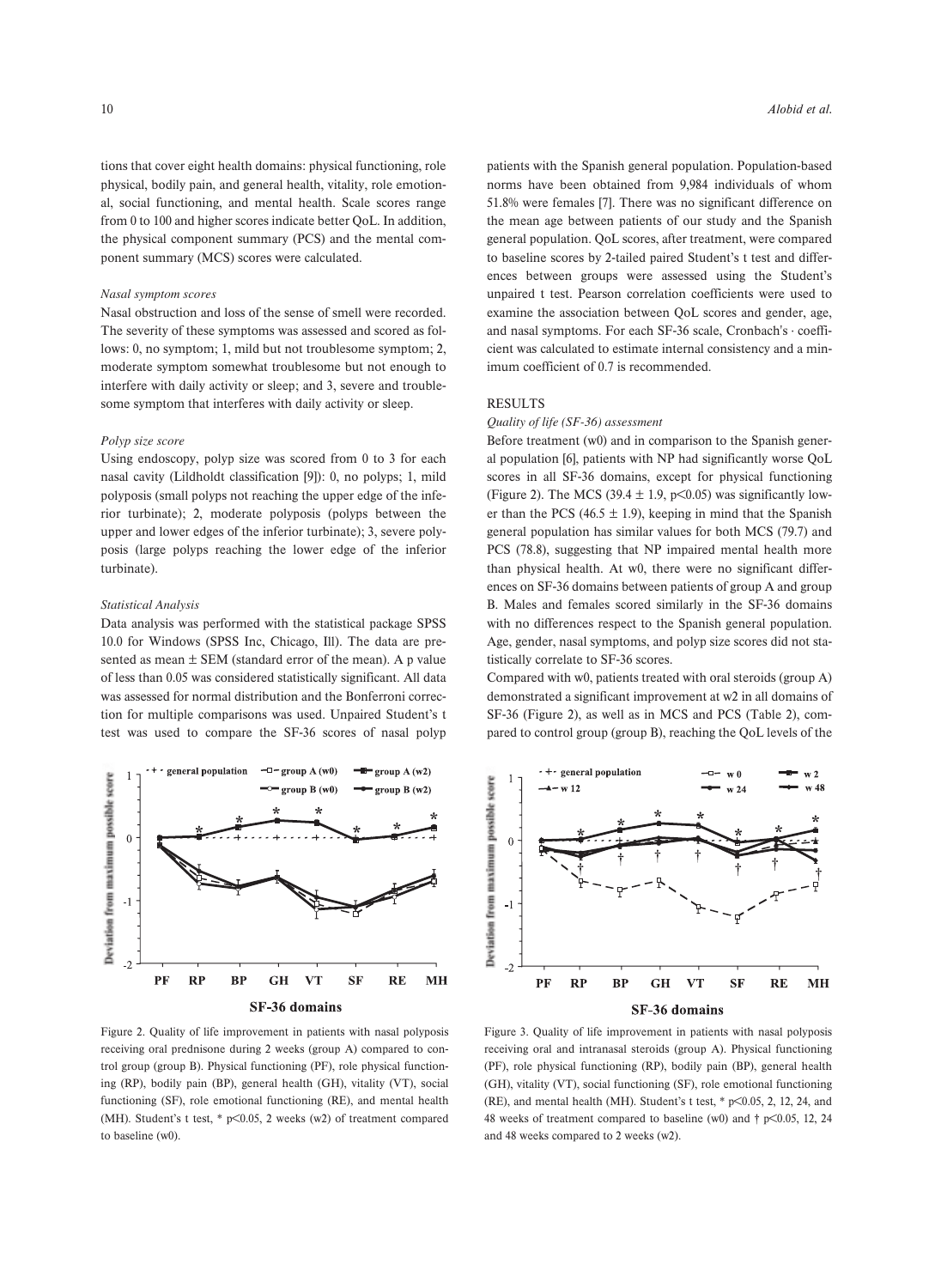Table 2. Physical and mental component summaries of asthmatic and non-asthmatic patients with nasal polyposis at baseline and after 2, 12, 24, and 48 weeks of treatment.

|                         |         | <b>Physical component summary</b> |                               |                               | <b>Mental component summary</b>                                                                                                                                                                                                                                                                                                                                                                                                                                                                                               |                                                |                               |  |
|-------------------------|---------|-----------------------------------|-------------------------------|-------------------------------|-------------------------------------------------------------------------------------------------------------------------------------------------------------------------------------------------------------------------------------------------------------------------------------------------------------------------------------------------------------------------------------------------------------------------------------------------------------------------------------------------------------------------------|------------------------------------------------|-------------------------------|--|
|                         |         | All NP                            | <b>Without</b>                | With                          | All NP                                                                                                                                                                                                                                                                                                                                                                                                                                                                                                                        | <b>Without</b>                                 | With                          |  |
|                         |         | patients                          | asthma                        | Asthma                        | <b>Patients</b>                                                                                                                                                                                                                                                                                                                                                                                                                                                                                                               | asthma                                         | asthma                        |  |
| <b>Baseline</b><br>(w0) | group B | $45.8 \pm 1.8$                    | $47.6 \pm 3.4$                | 44.8±2.2†                     | $39.1 \pm 1.5$                                                                                                                                                                                                                                                                                                                                                                                                                                                                                                                | $39.9 \pm 3.0$                                 | $38.5 \pm 1.4$ †              |  |
|                         | group A | $46.5 \pm 1.9$                    | $48.2 \pm 2.1$                | $45.5 \pm 3.4$ †              | $39.4 \pm 1.9$                                                                                                                                                                                                                                                                                                                                                                                                                                                                                                                | $41.1 \pm 2.1$                                 | $38.6 \pm 3.0$ †              |  |
| 2 weeks<br>(w2)         | group B | $46.3 \pm 1.9$                    | $48.3 \pm 3.0$                | 44.7±2.1†                     | $39.4 \pm 1.8$                                                                                                                                                                                                                                                                                                                                                                                                                                                                                                                | $40.6 \pm 2.6$                                 | 38.9±1.7†                     |  |
|                         | group A | $51.0 \pm 0.9*$ <sup>1</sup>      | $51.0 \pm 1.1$ <sup>*</sup>   | $50.9 \pm 1.5$ * <sup>1</sup> | $51.0 \pm 1.2 *$ <sup>1</sup>                                                                                                                                                                                                                                                                                                                                                                                                                                                                                                 | $52.2 \pm 1.4 \times$ <sup>1</sup>             | $50.2 \pm 1.8 *$ <sup>1</sup> |  |
| $12$ weeks $(w12)$      |         | $49.3 \pm 1.3^{*}$                | $50.1 \pm 1.4*^{\ddagger}$    | $48.8 \pm 2.4*^{\ddagger}$    | $49.5 \pm 1.3*$ <sup>#</sup>                                                                                                                                                                                                                                                                                                                                                                                                                                                                                                  | $50.5 \pm 1.6*^{\ddagger}$                     | $48.9 \pm 2.0*^{\ddagger}$    |  |
| 24 weeks (w24)          |         | $48.9 \pm 1.2*$                   | $50.0 \pm 1.4*^{\frac{1}{4}}$ | $48.3 \pm 2.3$ * <sup>*</sup> | $48.7 \pm 1.4**$                                                                                                                                                                                                                                                                                                                                                                                                                                                                                                              | $48.9 \pm 1.8**$<br>$48.5 \pm 1.6*^{\ddagger}$ |                               |  |
| 48 weeks (w48)          |         | $49.1 \pm 1.3*^{\dagger}$         | $50.1 \pm 1.6*^{\ddagger}$    | $49.2 \pm 2.4*^{\ddagger}$    | $48.7 \pm 1.2^{*}$                                                                                                                                                                                                                                                                                                                                                                                                                                                                                                            | $47.5 \pm 1.6$ * <sup>*</sup>                  | $49.9 \pm 1.6*$               |  |
|                         |         |                                   |                               |                               | Group A, patients with nasal polyps treated with a short course of oral prednisone followed by long-term intranasal budesonide. Group B, patients<br>receiving no oral or intranasal steroids (control group). Student's t test: * $p<0.05$ , w2, w12, w24 and w48 compared to w0; $\uparrow p<0.05$ , asthmatic<br>compared to non-asthmatic patients; $\int_{0}^{\infty} p \langle 0.05, \text{group A compared to group B}; \text{and} \pm p \langle 0.05, \text{w12}, \text{w24}, \text{and w48 compared to w2.} \rangle$ |                                                |                               |  |

|  | Table 3. Nasal obstruction, loss of the sense of smell, and polyp size scores at baseline and after 2, 12, 24 and 48 weeks of treatment. |  |  |
|--|------------------------------------------------------------------------------------------------------------------------------------------|--|--|
|--|------------------------------------------------------------------------------------------------------------------------------------------|--|--|

|                  |                | <b>Nasal obstruction</b>    | Loss of smell               | Polyp size                  |  |
|------------------|----------------|-----------------------------|-----------------------------|-----------------------------|--|
| Baseline (w0)    | <b>Group B</b> | $2.3 \pm 0.1$               | $2.4 \pm 0.1$               | $2.8 \pm 0.1$               |  |
|                  | <b>Group A</b> | $2.4 \pm 0.1$               | $2.3 \pm 0.1$               | $2.7 \pm 0.1$               |  |
| $2$ weeks $(w2)$ | Group B        | $2.3 \pm 0.1$               | $2.3 \pm 0.1$               | $2.8 \pm 0.1$               |  |
|                  | <b>Group A</b> | $1.3 \pm 0.1*$ <sup>1</sup> | $1.7 \pm 0.1*$ <sup>1</sup> | $1.7 \pm 0.1*$ <sup>1</sup> |  |
| 12 weeks $(w12)$ |                | $1.5 \pm 0.1*$              | $1.9 \pm 0.1^{*}$           | $1.8 \pm 0.1^{*}$           |  |
| 24 weeks (w24)   |                | $1.5 \pm 0.1^{*}$           | $2.0 \pm 0.1^{*}$           | $2.0\pm0.1**$               |  |
| 48 weeks (w48)   |                | $1.7 \pm 0.1$ <sup>**</sup> | $1.9 \pm 0.1^{*}$           | $2.2 \pm 0.1^{*}$           |  |

Group A, patients with nasal polyps treated with a short course of oral prednisone followed by long-term intranasal budesonide. Group B, patients receiving no oral or intranasal steroids (control group). Student's t test; \* p<0.05, w2, w12, w24, and w48 compared to w0; ¶ p<0.05, group A compared to group B; and  $\ddagger$  p<0.05, w12, w24 and w48 compared to w2.

Spanish general population, while patients from group B had similar SF-36 domains at w2. Although some worsening of the QoL was observed at w12, w24, and w48 compared to w2, treatment with long-term intranasal budesonide maintained SF-36 domains at the level of the Spanish general population and markedly higher than baseline scores (Figure 3).

At w0, asthmatic patients with NP had worse scores of QoL (p<0.05) than non-asthmatic patients in role physical, body pain, and vitality. Also before treatment asthmatic patients showed lower PCS and MCS than non-asthmatic patients (p<0.05) (Table 2). At w2, PCS and MCS significantly improved after oral steroids in both asthmatic and non-asthmatic patients. After intranasal steroids, both PCS and MCS worsened compared to those from patients treated with oral steroids but still keeping at the level of the general population. Both oral and intranasal steroids improved QoL without differences between asthmatic and non-asthmatic patients.

Analysis of internal consistencies for all SF-36 domains showed a Cronbach's · value higher than 0.7 (varied from 0.73 to 0.88) except for physical functioning (0.60).

#### *Nasal symptom scores*

The mean duration time of nasal symptoms was  $8.8 \pm 1.1$  years. Patients scored nasal obstruction and loss of the sense of smell as the major nasal complaints (Table 3), while other nasal symptoms were much less frequent and discomforting. At w0, patients of group A and group B had similar nasal symptoms, but at w2 patients of group A had significant improvement in nasal obstruction and loss of the sense of smell compared to group B patients and compared to w0. At w12, w24, and w48 nasal symptoms were slightly increased compared to w2 but remained significantly better compared with w0 (Table 3).

At w0, asthmatic patients with nasal polyps had higher scores of nasal obstruction  $(2.6 \pm 0.1)$  and loss of the sense of smell  $(2.5$  $\pm$  0.1) than non-asthmatic patients (2.1  $\pm$  0.2 and 2.0  $\pm$  0.1 respectively) (p<0.05). At w2, w12, w24, and w48, asthmatic and non-asthmatic patients scored similar improvement in nasal obstruction and loss of sense of smell.

## *Polyp size score*

At w0, patients of group A and group B had similar polyp size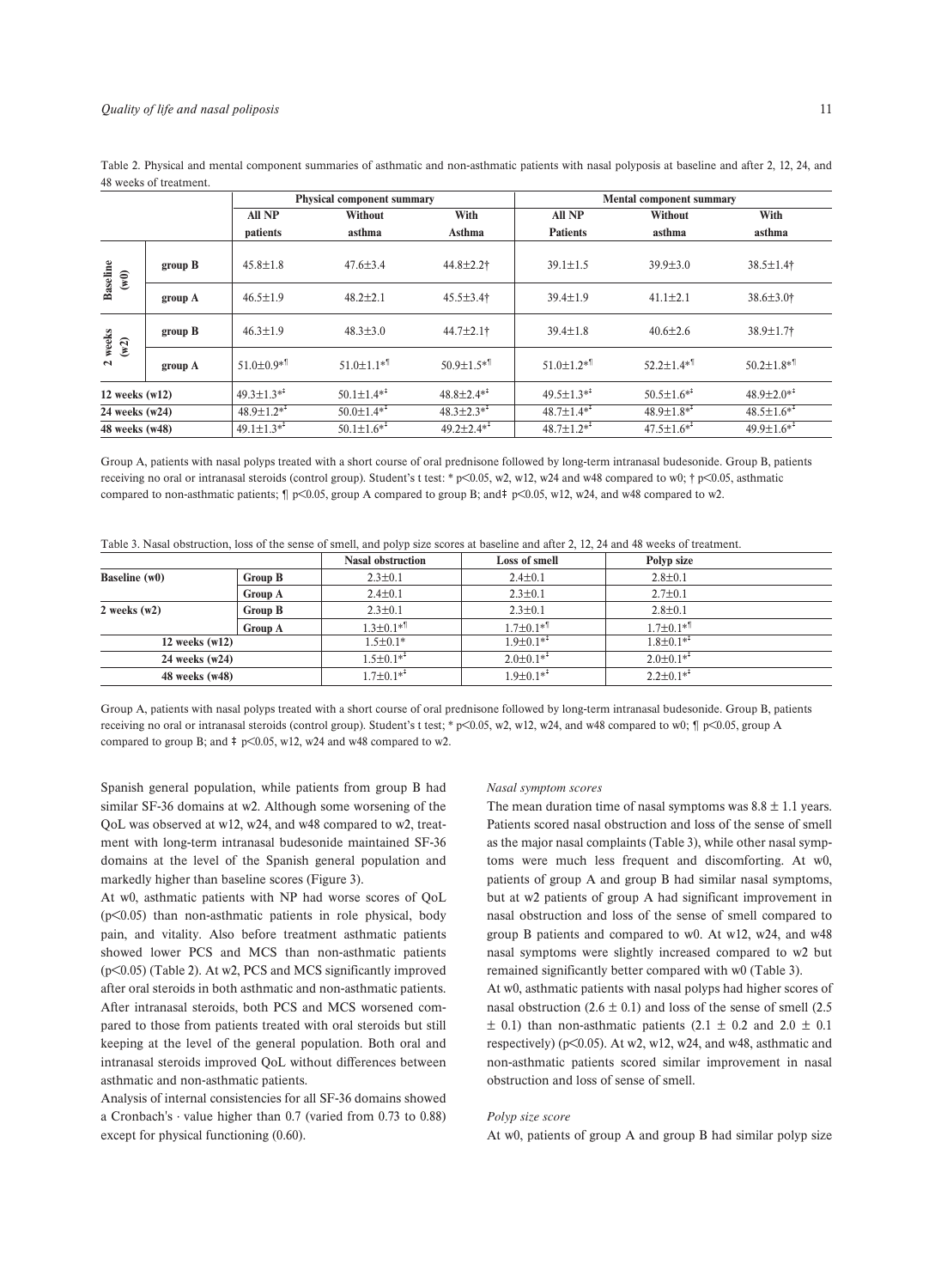score, but at w2 patients of group A had significant low polyp size score compared to group B and compared to w0. At w12, w24, and w48 after intranasal steroids, polyp size was slightly increased compared to w2 but maintained significantly reduction of polyp size compared with w0 (Table 3). Asthmatic and non-asthmatic patients of group A had similar polyp size score before treatment and at w2, w12, w24, and w48.

No significant differences in QoL, nasal symptoms, and polyp size between aspirin-tolerant and aspirin-sensitive asthmatics were observed before treatment (w0) and after a short course of prednisone (w2) or long-term intranasal budesonide (w12, w24, and w48).

Recourse to surgery could not be avoided in 10 patients (17 %) of group A at the end of study because of steroid treatment failure. These patients showed no significant improvement of nasal symptoms and polyp size scores and were finally operated. There was not a predominance of patients with asthma or aspirin sensitivity in those patients who underwent endoscopic sinus surgery.

## DISCUSSION

The main findings of our study showed that: 1) a short course of oral steroids improved the QoL outcomes of patients with NP reaching those of the general population; and 2) long-term intranasal steroids maintained this improved effect on the QoL. Our group has recently reported that QoL in patients with NP is impaired compared to the Spanish general population, the mental health being more impaired than the physical health [11]. Previously, Radenne et al.[12] investigated the impact of NP demonstrating that nasal polyps impair QoL in all SF-36 domains. Using the SF-36, other studies have also demonstrated that chronic rhinosinusitis has a considerable impact on all SF-36 domains except for physical functioning and compared to a healthy population [13-16]. Patients with NP have lower scores in all SF-36 domains except for physical functioning and general health than patients with coronary artery disease, asthma, and chronic obstructive pulmonary disease [8].

There is a lack of controlled studies investigating the effect of oral steroids on nasal symptoms and QoL in patients with nasal polyps. In the present study, a short course of oral steroids caused a significant improvement in all domains of SF-36. Long-term treatment with intranasal steroids maintained this improvement at the level of the Spanish general population. Although the reduction of polyp size is not really important, the clinical improvement especially the mental health is more significant.

Radenne et al. [12] showed that intranasal steroids improved the symptoms and the QoL in patients with NP especially in body pain, general health, vitality, social functioning, and mental health domains. Other authors have also found that patients with chronic sinusitis present a significant improvement in QoL after sinus surgery, reaching the general population levels [13,14]. In a recent study we have reported that both medical (combined oral and intranasal steroids) and surgical (endoscopic sinus surgery followed by intranasal steroids) treatments led to similar long-term effects in improving QoL [17].

Before treatment, the two most disabling symptoms in nasal polyp patient were nasal obstruction and loss of the sense of smell. No correlation was observed between impaired QoL and nasal symptoms. All nasal symptoms clearly improved after oral steroid treatment and intranasal steroids maintained this effect. After two weeks of oral steroids, Van Camp and Clement [18] showed a clear improvement in nasal symptoms especially for nasal obstruction and loss of the sense of smell. In the last decade, intranasal steroids have gained acceptance as an alternative treatment of surgery for NP. Holmberg et al. [19] showed that intranasal fluticasone or beclomethasone are effective in reducing nasal symptoms when compared to placebo. Combined oral and intranasal steroids seem to be effective to treat NP by improving the sense of smell, nasal obstruction, and other nasal symptoms [4]. Jankowski and Bodino showed that nasal obstruction was a major complaint of NP patients and the longlasting correction of olfactory dysfunction can be achieved through the combination of nasalization and low dose of nasal steroids [20,21].

In our study, short course of oral steroids resulted in a significant reduction of polyp size, and polyp reduction was maintained by long-term intranasal steroid. van Camp and Clement [18] reported that 72% of the patients with NP showed subjective improvement due to the involution of polyps in the nasal cavity after two weeks of oral steroids. Many studies have demonstrated that intranasal steroids are more effective than placebo in polyp size reduction [5,22].

The authors have previously reported that asthmatic patients present a higher nasal symptom score and worse QoL for both PCS and MCS than non-asthmatic patients especially on role physical, body pain and vitality [11]. However, asthmatic and non-asthmatic patients had similar nasal symptoms, polyp size, and scored similar QoL domains for both PCS and MCS after oral steroids, and these effects were maintained after long-term intranasal steroid therapy. Radenne et al. [12] also reported greater impairment of QoL when NP was associated with asthma showing that physical functioning, role physical, role emotional, vitality, and body pain scores were significantly lower in asthmatic than in non-asthmatic patients. However, Gliklich and Metson [13] reported that the presence of asthma was not predictive of a poor outcome in patients with chronic sinusitis. Winstead and Barnett [14] also demonstrated that asthma had an adverse impact on vitality and general health compared with rhinosinusitis alone, but no significant differences in postoperative SF-36 scores from patients with rhinosinusitis alone were found.

Few studies have been conducted to assess the impact of aspirin sensitivity on QoL in patients with nasal polyps. Recently we have demonstrated that aspirin sensitivity has no further negative impact on QoL [11]. In the present study, no significant differences in nasal symptoms, polyp size, and QoL between